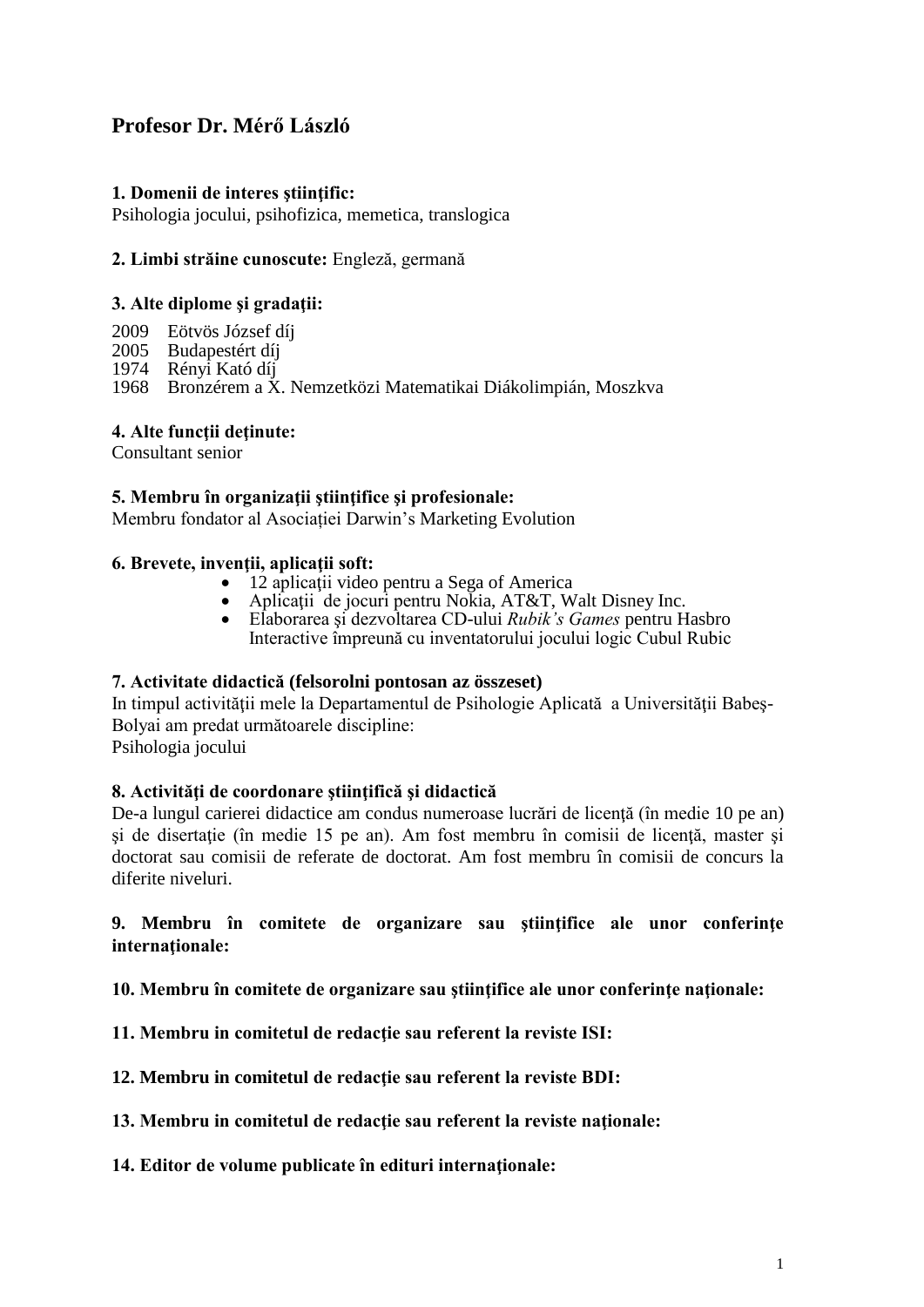# **15. Editor de volume publicate în edituri naţionale:**

# **16. Alte activităţi editoriale:**

# **17. Articole publicate în reviste cotate ISI:**

# **18. Articole publicate în ISI proceedings:**

# **19. Articole publicate în reviste internaţionale:**

L. Mérő, D. Chetverikov, M. Báthor: Bus-body sheet oriented two dimensional recognition system. MANUFACONT'80, Pergamon Press, 1980. 233-240.

L. Mérő: An algorithm for scale- and rotation invariant recognition of two-dimensional objects. Computer Graphics and Image Processing 15, 1981. 279-287.

L. Mérő: An optimal line following algorithm. IEEE Trans. on Pattern Analysis and Machine Intelligence 3, 1981. 593-598.

T. Vámos, M. Báthor, L. Mérő, A. Siegler: A knowledge-based interactive robot vision system. In: L. Bolc, Z. Kulpa (eds.): Digital Image Processing Systems. Springer, 1981. 46-60.

L. Mérő, T. Vámos: Medium level vision. In: A. Rosenfeld, L. N. Kanal (eds.): Recent Progress in Pattern Recognition 1. Pergamon Press 1981. 31-60.

L. Mérő: Experiments with tree-pruning strategies. Computers and Artificial Intelligence 2, 1982. 395-408.

Somogyi J., Mérő L., Zsuppán F., J. J. Capowski, E. M. Johnsson: Use of the Quantimet 720 Image Analysator for Three-Dimensional Image Reconstruction. Microscopie, 1982/3, pp. 501-503.

L. Mérő: A framework for object recognition. Studientexte Digitale Bildverarbeitung, Techn. Univ. Dresden 1983. 38-45.

L. Mérő: On admissible heuristic search algorithms. Computers and Artificial Intelligence 3, 1983. 19-33.

L. Mérő, D. Csetverikov, M. Báthor: Szisztyema raszpoznavanyija ploszkih objektov dlja iszpolzovanyija v avtomobilnoj promüslennosztyi. Masinosztrojenyije 1, 1983. 52-55.

L. Mérő: Heuristic search with modifiable estimate. Artificial Intelligence 23, 1984. 13- 27.

Cs. Andor, A. Joó, L. Mérő: Galois lattices: a possible representation of knowledge structures. Evaluation in Education 9, 1985. 207-215.

L. Mérő: Artificial intelligence at candidate master level. Journal of Electro-Technology XXXI, 1987. 54-65.

L. Mérő: A uniform mathematical framework for both Fechner's and Stevens' psychophysical theory. in: H-G. Geissler (ed.): Psychophysical explorations of mental structures. Hogrefe and Huber, 1992. 145-169.

Cs. Andor, A. Joó, L. Mérő: Galois Lattices. In: J. P. Keeves (ed.): Educational research, methodology, and measurement. An international handbook. Pergamon Press, 1993. 658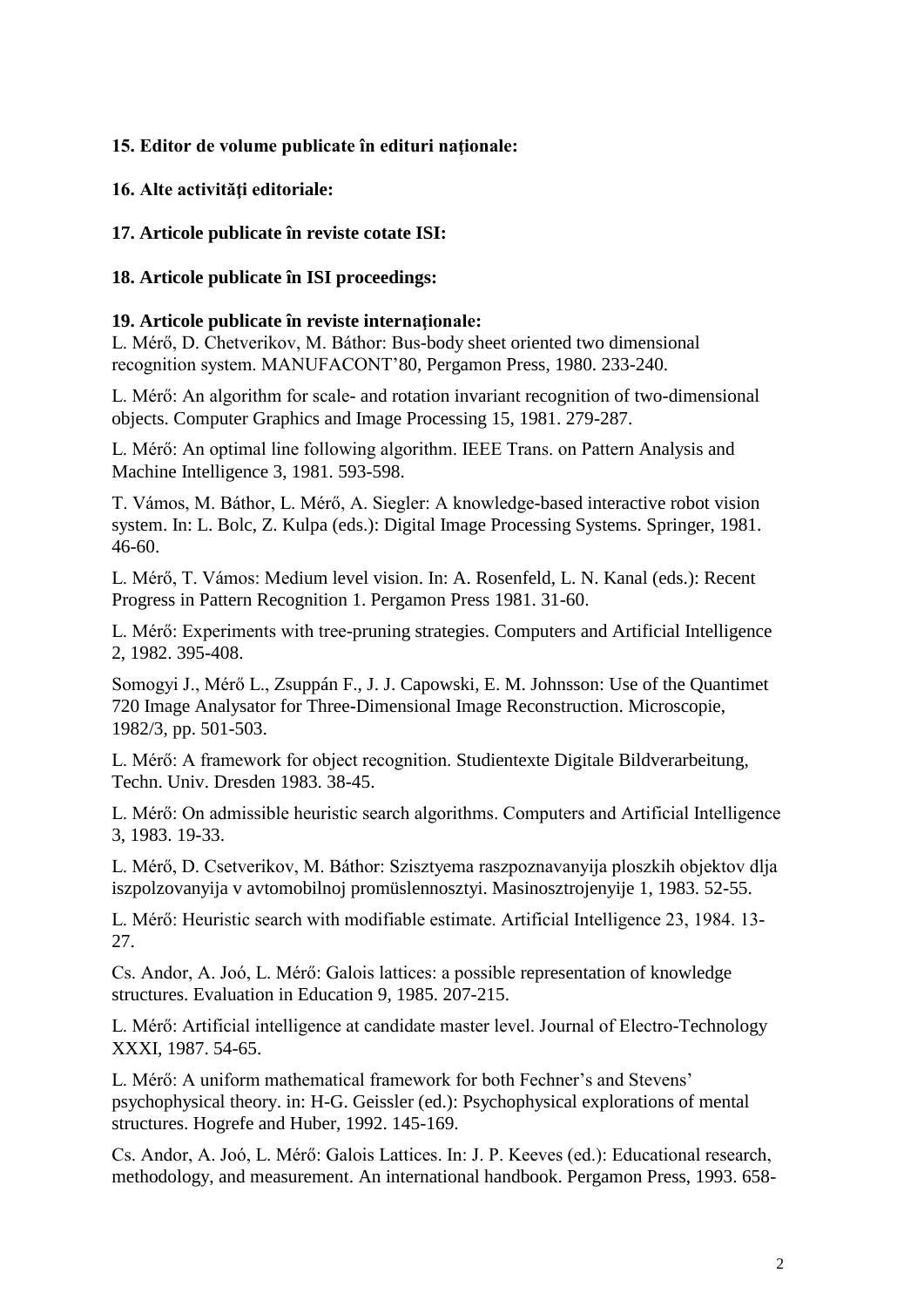663.

L. Mérõ: Collective rationality. Cognition, Brain, Behavior 1996/3 pp. 3-22.

L. Mérő: Modalitá di pensiero non logiche ma comunque racionali. In: Orfeo e l'angelo. Itinerari dell'etica nella complessitá (Ed: A. Zanazzo). Fahrenheit 451, Roma, 2002. pp. 85-101.

L. Mérő: Economic psychology and behavioral economics – will the two paradigms ever match each other? Periodicals of implicit cognition 2007/2, pp. 3-5.

L. Mérő: The nature of natural laws. In: Kreitler, Fleck, Ropolyi, Eigner (eds): Systems of logic and the construction of order. Peter Lang, 2012, pp. 75-94.

L. Mérő: Darwin and Mendel in the economics. Megjelenik: 2012.

Varga, K., Farkas, L., Mérő, L. (2012) On the objectivity of the scoring of Harvard Group Scale of Hypnotic Susceptibility *International Journal of Clinical and Experimental Hypnosis*. 60(4), pp. 458-479

**20. Articole publicate în volume ale unor conferinţe internaţionale cu referenţi:** L. Mérő, Z. Vassy: A simplified and fast version of the Hueckel operator for finding edges in digitized pictures. Proc. 4th IJCAI, Tbiliszi, 1975. 650-655.

L. Mérő, T. Vámos: Real-time edge detection using local operators. Proc. 3th IJCPR, Coronado, California, 1976. 31-36.

L. Mérő, Z. Vassy: A simple edge detection operator. Proc. American-Hungarian Joint Seminar on Pattern Recognition, Budapest, 1976. 27-35.

L. Mérő: The implementation of a fast contour following algorithm on a minicomputer. Proc. 2nd Hungarian Computer Science Conf., Budapest, 1977. 663-673.

T. Vámos, M. Báthor, L. Mérő: A knowledge-based interactive robot vision system. Proc. 6th IJCAI, Tokyo, 1979. 920-922.

L. Mérő: Edge detection and line following using parallel processing. IEEE Workshop on Picture Data Description and Management, Asilomar, California, 1980. 255-258.

T. Vámos, M. Báthor, V. Galló, E. Kovács, L. Mérő: The Budapest intelligent robot experiments. Conf. on Artificial Intelligence and Information Control Systems, Smolenice, 1980. 228-231.

L. Mérő: Industrial robot vision systems - a tutorial. Proc. 1981. Spring Meeting of the Europian Workshop on Industrial Computer Systems, Rocquencourt, 1981., 17-22.

L. Mérő: Some remarks on heuristic search algorithms. Proc. 7th IJCAI, Vancouver 1981. 920-922.

L. Mérő: The "least number wins" game on a large sample. Proc. 10th conference "Psychology of Mathematics Education", London, 1986. 457-462.

Cs. Andor, A. Joó, L. Mérő: Galois Lattices. 4. Bremer Methodenkonferenz, 1989. 50-56.

L. Mérő: Connections between AI and cognitive psychology. First Seminar on artificial intelligence, Visegrád, 1989. 161-170.

L. Mérõ, K. Varga: Logic and trance logic. Proc. Hungarian National Conference on Artificial Intelligence 1993. 3-12.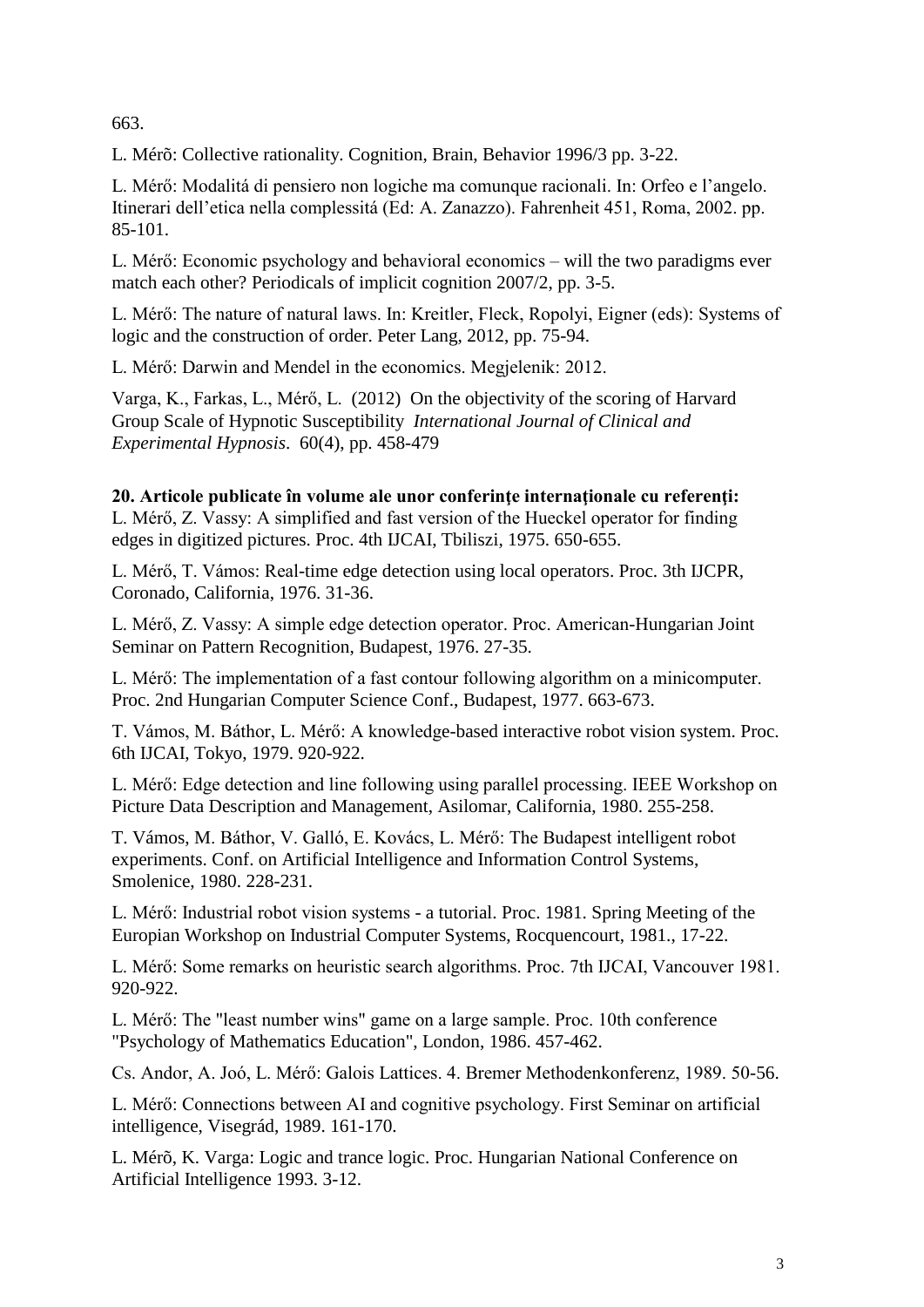L. Mérő: Trance logic without trance. III. Roumanian National Conference on Psychology, 1994. p. 27.

L. Mérő: Habits of the Mind. Előadás a Frankfurti Könyvvásáron, 1999.

L. Mérő: Non-rational and still sensible modes of thought. Meghívott előadás a Comune di Roma konferenciáján, 2001.

Mérő L. Transzlogika. Előadás a Párizsi Magyar Intézetben, 2002.

Mérő L. Gazdaság és evolúció. Meghívott előadás, Komarno, 2004.

László Mérő: The new paradigm of economic psychology: An evolutionary aspect. IAREP-SABE Joint Conference, Paris, Invited lecture, 2006.

L. Mérő: Uncertainity and complexity in biology, psychology and economics – an evolutionary aspect. Meghívott előadás a bécsi Katonai Akadémia konferenciáján, 2006.

L. Mérő: Looking at Freud after a century, with the Eyes of a Mathematician Involved in Psychology. Meghívott előadás a bécsi Freud Egyetem Reassessing Freud konferenciáján, 2006.

L. Mérő: Economic psychology and behavioral economics – will the two paradigms ever match each other? Keynote előadás az IMPLAB konferenciáján, 2007.

L. Mérő: The psychology of games. Keynote előadás az European Lotteries konferenciáján, 2007.

L. Mérő: Scientific thought – its strength and limits. Előadás az ELTE Tudományfilozófiai Tanszék nemzetközi konferenciáján, 2007.

L. Mérő: Cooperation and competition in the psychological laboratory and in the business life. Keynote előadás az IBM Lotus-konferenciáján, 2007.

L. Mérő: Non-rational and still sensible thought. Előadás az University of Alberta szemináriumán, 2008.

L. Mérő: The economic psychology of security. Keynote előadás a Telenor Nemzetközi Biztonsági konferenciáján, 2008.

L. Mérő: The biology of money. Meghívott előadás az ÖGWT Biologie – Ware – Ökonomie c. konferenciáján, Bécs, 2009.

L. Mérő: The nature of knowledge. Meghívott előadás a Nationatverteidigungsakademie konferenciáján, Bécs, 2009.

# **21. Articole publicate în reviste naţionale:**

Andor Cs., Mérő L.: A kölcsönös információ alkalmazása két vagy több változó kapcsolatának meghatározására. TK közlemények, Budapest, 1976.

Hajnal M., Loványi I., Mérő L., Siegler A., Vajta L.: Intelligens szem-kéz rendszerben alkalmazott képfeldolgozó berendezés. Mérés és Automatika 1978/7. 255-259.

Mérő L.: Kontúrkeresés zajos digitalizált képekben. Kandidátusi értekezés. SzTAKI Tanulmányok 95/1979.

Báthor M., Galló V., Kovács E., Mérő L., Siegler A.: Festőrobot vezérlésére szolgáló alakfelismerő berendezés. SzTAKI Tanulmányok 96/1979.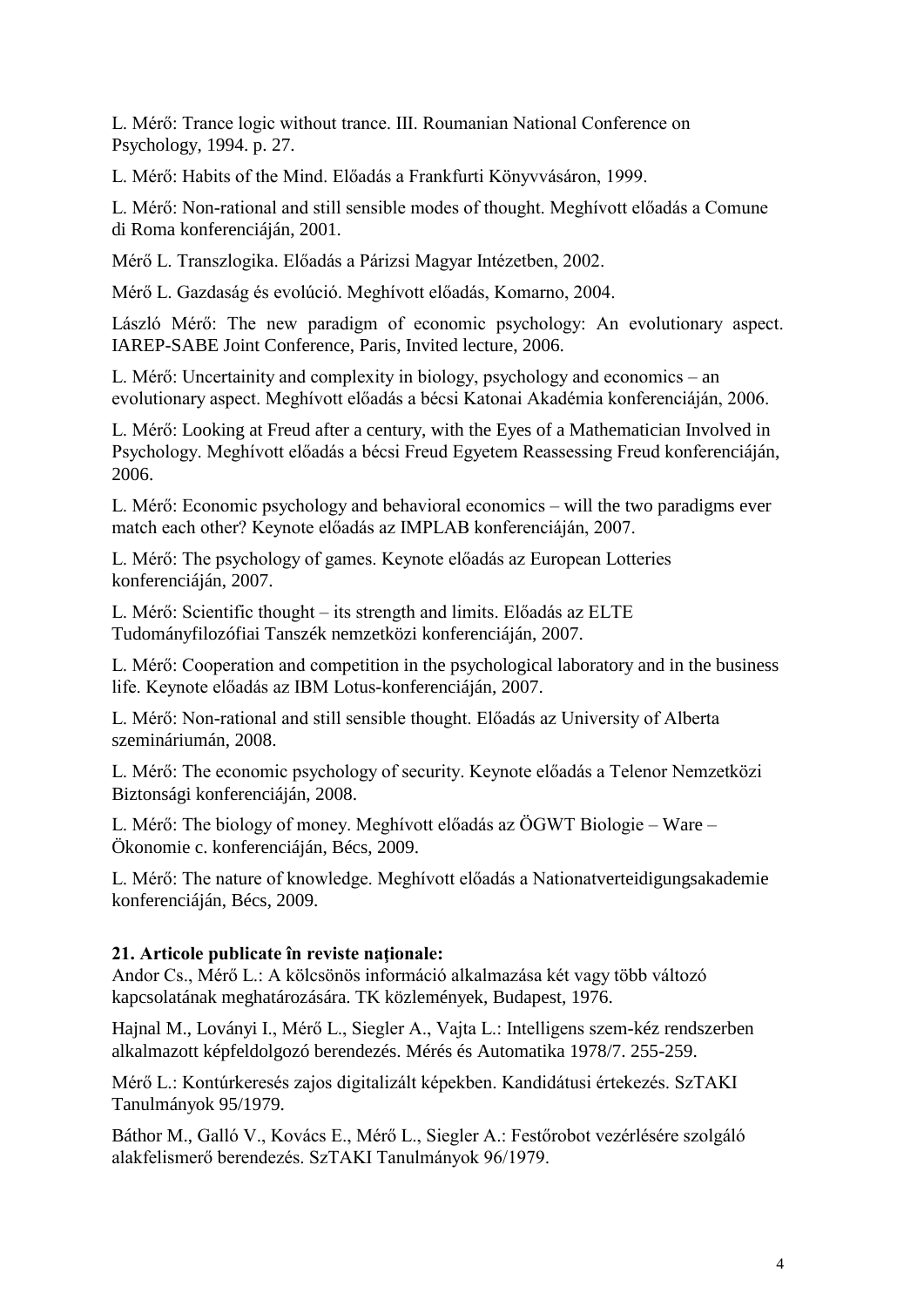Mérő L.: Heurisztikus eljárások a mesterséges intelligenciában. Pszichológia 4, 1984. 241-259.

Mérő L.: Az intelligencia örökölhetőségének mérésére kifejlesztett matematikai módszerek. In: Nevelhetőség és iskola II., szerk.: Illyés S., OKI., Budapest, 1985. 243- 294.

Mérő L.: A többdimenziós skálázás alapelvei. Pszichológia 6, 1986. 399-433.

Mérő L., Andor Cs., Joó A.: ISES - interaktív statisztikai programrendszer Commodore 64 számítógépre. Ergonómia XIX., 1986. 247-249.

Mérő L.: Korreferátum A szociobiológia társadalomképe c. kiadványban. Janus, 1987. tavasz, 65-68.

Tények könyve 1988. - a matematikai rész. Computerworld Kft., Budapest.

Akadémiai Kiadó Kislexikona - a matematikai 's a számítástechnikai szócikkek. 1989-90.

Mérő L.: Legyőzi-e a számítógép a sakkot? Tudomány (a Scientific American magyar kiadása) 1990/3, 83-85.o.

Mérő L.: ISES - matematikai statisztikai programrendszer. In: Bernáth L. (szerk.): Számítástechnika pszichológus hallgatóknak. ELTE jegyzet, 1992.

Mérő L.: Matek, torna, memoriter. Café Bábel 1992/3-4. 69-76.

Mérő L.: A rejtvény. Alaplap 1993/2. 3-5.

Mérõ L. Garri Kaszparov - Deep Blue 4-2. Élet és Tudomány, 1995/42.

Mérõ L. Játékelmélet és a racionalitás pszichológiája. I-XIII. (cikksorozat) Élet és Tudomány, 1996-1997.

Mérõ L. Mi lesz a sakkal? Élet és Tudomány 1997/27.

Mérő L. Homo informaticus. Magyar Tudomány 1999. 73-85.

Mérő L., Varga K.: Transzlogika éber tudatállapotban. In: Pléh Cs. (szerk.): A megismeréstudomány új útjai. Typotex Kiadó, 2001. 232-248.

Mérő L.: Transzlogika. Erdélyi Pszichológiai Szemle 2001/1. 3-17.

Mérő L.: A közgazdaságtan pszichológiai vonatkozásai. In: Hunyady Gy. (szerk.): Gazdaságpszichológia. Osiris, 2003. 37-117.

Mérő L.: A memetika – blöff vagy új tudomány? In: Pléh Cs., Kampis Gy., Csányi V. (szerk.): Az észleléstől a nyelvig. Gondolat, 2004. 32-53.

Marián B., Mérő L., Somorai L.: Tervszerűség és impulzivitás a szerencsejáték vásárlásnál. Marketing management, 2006, 47-65.

Mérő L.: A blöff. In: A.J.Christian, Mérő L., Popper P., Sas I.: Hazugság, önámítás, önérdek. Saxum, 2008, 103-154.o.

Mérő L.: A válság mint esély. In: Popper P., Lukács B., Hajduska M., Lukács B.: Krízishelyzetben. Jaffa, 2009. 72-124. o.

Mérő L.: Többszintes fogolydilemma. Magyar Tudomány 2009/5. 528-537.

Mérő L.: A pénz biológiája. In: Mindörökké evolúció. Szerk.: Mihancsik Zsófia. Typotex, 2010, 95-120. o.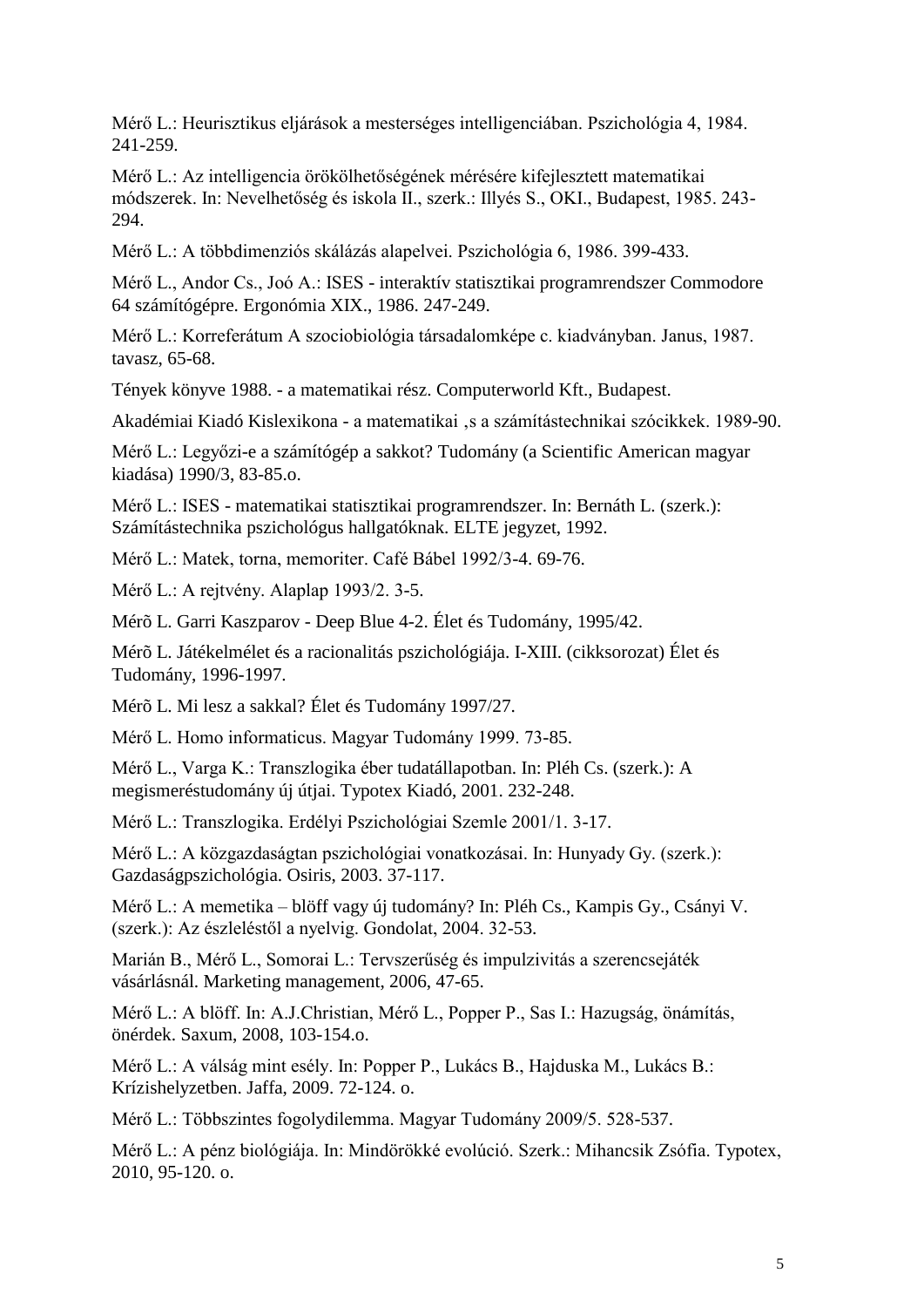Mérő L., Karafiáth B.: Memetika és marketingkutatás. Megjelenik: 2012. Mérő L.: Kogníció és affektivitás. Megjelenik: 2012.

# **22. Articole publicate în volume ale unor conferinţe naţionale:**

# **23. Alte articole:**

# **24. Alte prezentări la conferinţe:**

# **25. Cărţi publicate în edituri internaţionale:**

L. Mérő: Ways of thinking. The limits of rational thought and artificial intelligence. World Scientific, 1990.

L. Mérő: Moral Calculations. Game Theory, Logic, and Human Frailty. Springer New York, 1998.

A. Fiori, L. Mérő: Rubik's Puzzles. Carlton, London, 1999.

L. Mérő: Optimal entschieden? Birkhäuser Verlag, Bern, 1998.

L. Mérő: Lés aléas de la raison. Seuil, Paris, 2000.

L. Mérő: Calcoli morali. Dedalo, Bari, 2000.

L. Mérő: Die Logik der Unvernunft. Rowohlt, Hamburg, 2000.

L. Mérő: Los azares de la razón. Paidos Contextos, Barcelona, Buenos Aires, Mexico, 2001.

L. Mérő: Die Grenzen der Vernunfts. Rowohlt, Hamburg, 2002.

L. Mérő: I limiti della razionalità. Dedalo, Bari, 2005.

L. Mérő: Logica (I)rationalitatii: Teoria jocurilor si psihologia decisiilor umane. Cluj, 2007.

L. Mérő: L'evoluzione del denaro. Darwin e l'origine dell'economia. Dedalo, Bari, 2007.

L. Mérő: Die Biologie des Geldes. Rowohlt, Hamburg, 2009.

L. Mérő: Think a step further! S.Back, Kindle Edition, Amazon Digital Services, 2011.

L. Mérő: The Logic of Miracles. Yale University Press, 2018.

# **26. Cărţi publicate în edituri naţionale acreditate:**

Mérő L.: A pszichológiai skálázás matematikai alapjai. Bölcsészettudományi Karok egységes jegyzet, 1987.

Mérő L.: A mesterséges intelligencia és a kognitív pszichológia kapcsolata. ELTE TTK jegyzet programozóknak 1988.

Mérő L.: Észjárások. A racionális gondolkodás korlátai és a mesterséges intelligencia. Akadémiai Kiadó, 1989. 276 oldal. Második kiadás: Typotex Kiadó, 1994. Harmadik, átdolgozott kiadás: Tericum Kiadó, 1997.

Mérõ L.: Mindenki másképp egyforma. A játékelmélet és a racionalitás pszichológiája.